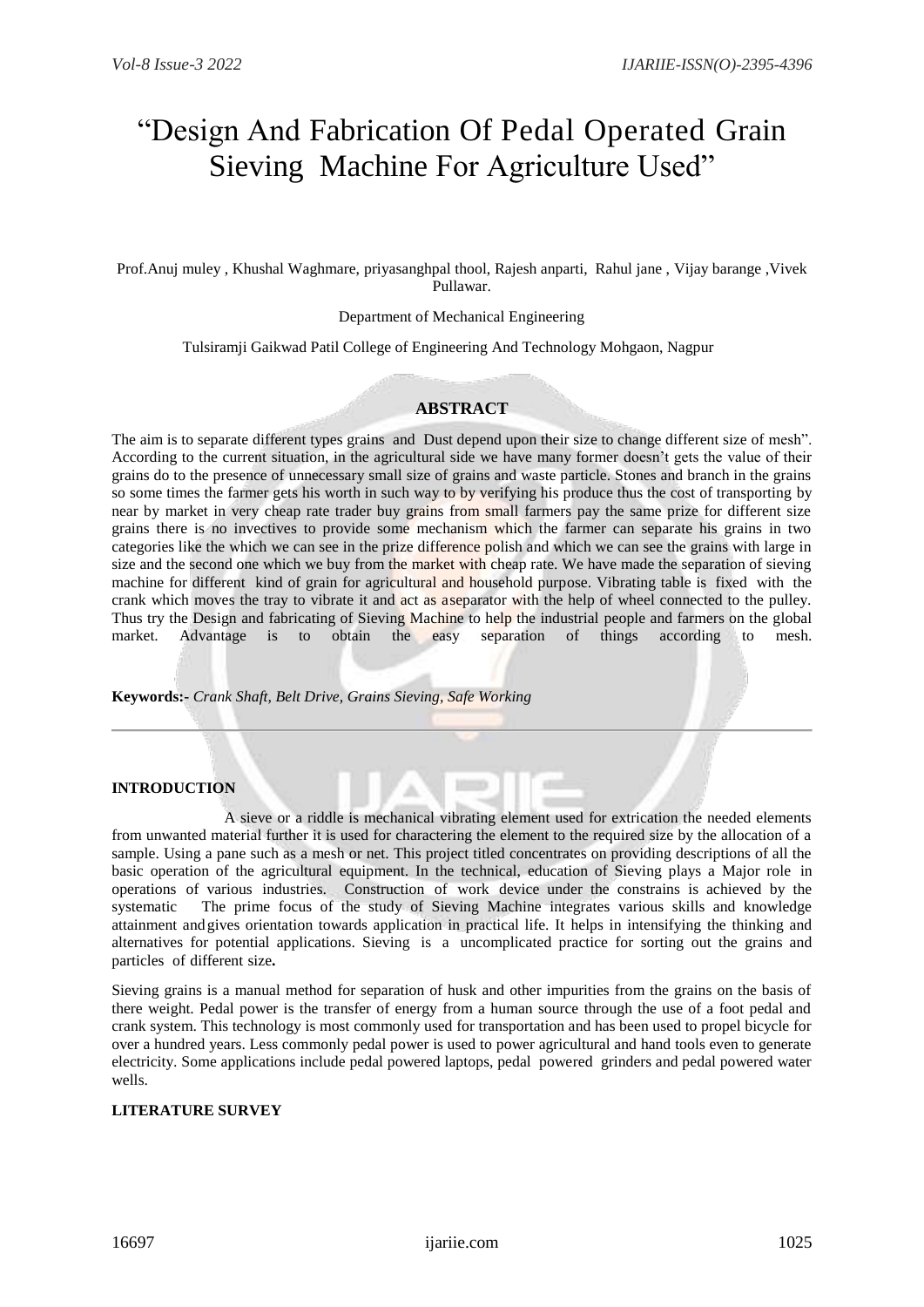Reference[1] In this paper **Anbazhagan R., (2013)** Concluding the project up to now after research four different types of sieving machine was conceptualized to select the best considering every factor to make it more efficient, portable and easily operable. Then the required materials were selected by market study although the fabrication process was undoable due to condition occurred we continued the design process in Solid works and some preliminary calculations. This report also includes doing method of construction and research design flowchart and the Gantt chart. According to calculations and assumptions, this type of sieving machine will be efficient and easily operable, which can help society to learn new way of sieving sand. Reference

[2] In this paper **"Sanjay N.(2019)** This paper analyzes the design of a pedal operated water filtration system to be used by local dwellers. It works on the principle of compression and sudden release of a tube by creating negative pressure in the tube and this vacuum created draws water from the sump into the pump while rollers push the water through to the filter where adsorption takes place to purify the water. "Technology (IJERT), 01 January 2013. In this paper, design and construction of pedal operated water pump which is used in small irrigation and garden irrigation.

Reference[3] In this paper **Praveen R.,(2014)** The project can be comprehensive to continue separation of different sizes of nuts by involving series of mesh. Through this project one can get rid of manual separation which is time consuming. The project can be implemented all other types of separation of combination with the involvement of different types of mesh.

Reference[4] In this paper **Raja Kumar G ., (2014)** By observing above information we conclude that, we have design this product with the intention of replacing the existing sand filter with automated sand filter and pneumatic waste separator machine. In order to reduce the time.

Reference[5] In this paper **Altaf somani .,(2016)** The pedal operated pump can be constructed using local material and skill. A water system includes a Centrifugal pump operated by pedal power.

Reference[6] In this paper **Dilip bhaghat ., (2020)** Screening is a process using a screen mesh or sieve separation of solid particles of different size. On the basis of mechanism is user there are variety of machines use in screening sand. It can be vibratory are rotary motion.

## **PROBLEM DEFINATION**

The problem of size grain in the market available with different prices but the former who produce these grains. He/she will not get the reasonable prize of his produce. The ancient time sieving is done by hands by use of soap /sieve.

 The sieving by hand need lot of time to extract grains and the grains size can not be separated by this traditional way. After researching on it in rural area and some of in format, we found hand there are many project available that can extract sand ,grain by the use of electricity.

These machine uses motor as it is save time and increase rate of production. Duo to the high production rate and electric power it cost is increase so in the rural area and formers can not effort.

The expensive product to get quality of product. Instead of that by buying these expensive and heavy model product they choose to suitable way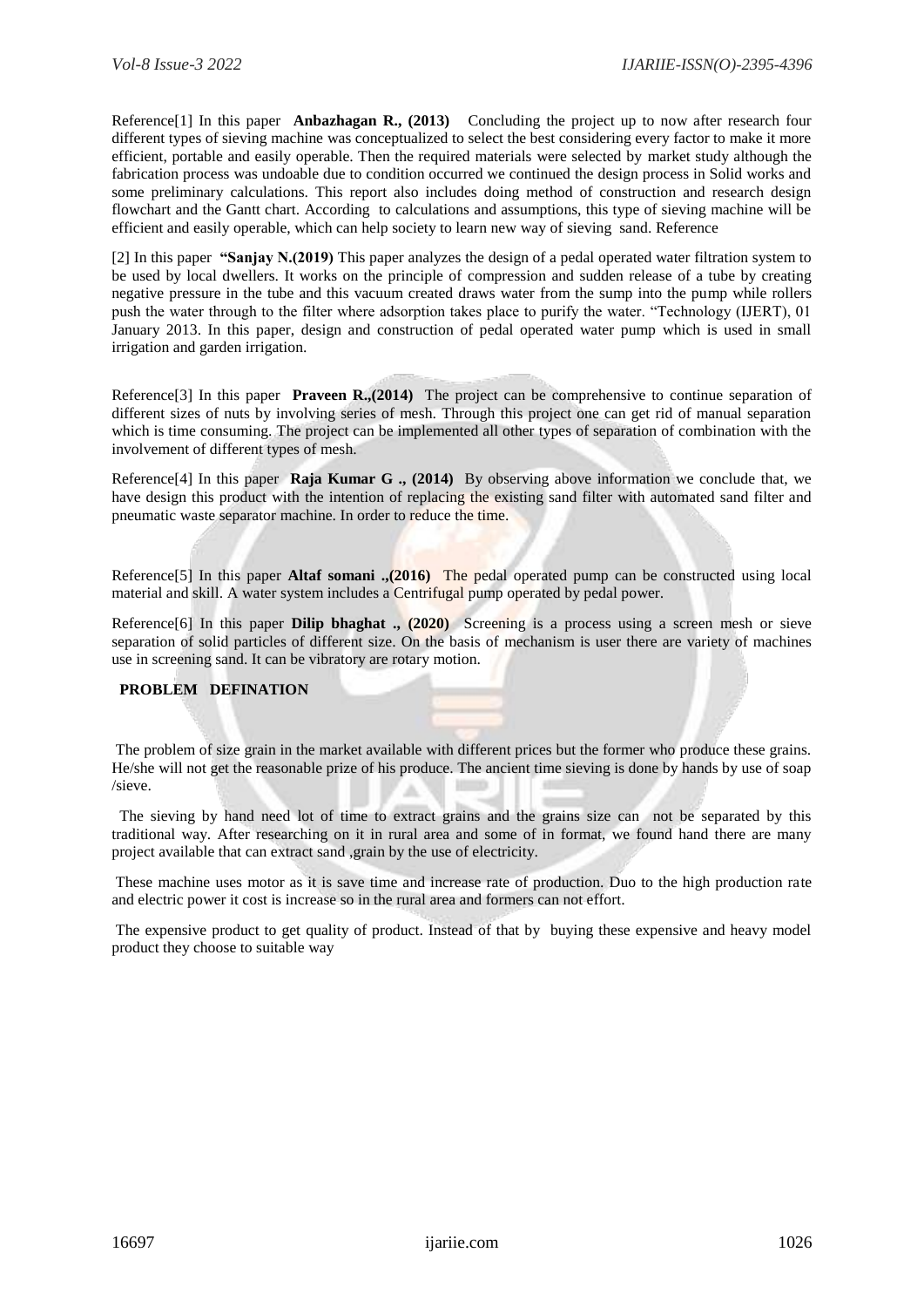**Methodology** 



B)Crank shaft :- The crank shaft is the main component of the machine it is connected to the wheel and sieve (mesh) of the machine. The one revolution of wheel is equal to the one sliding of crank shaft. If wheel rotates shaft start to slide forward and backward with the help of crank.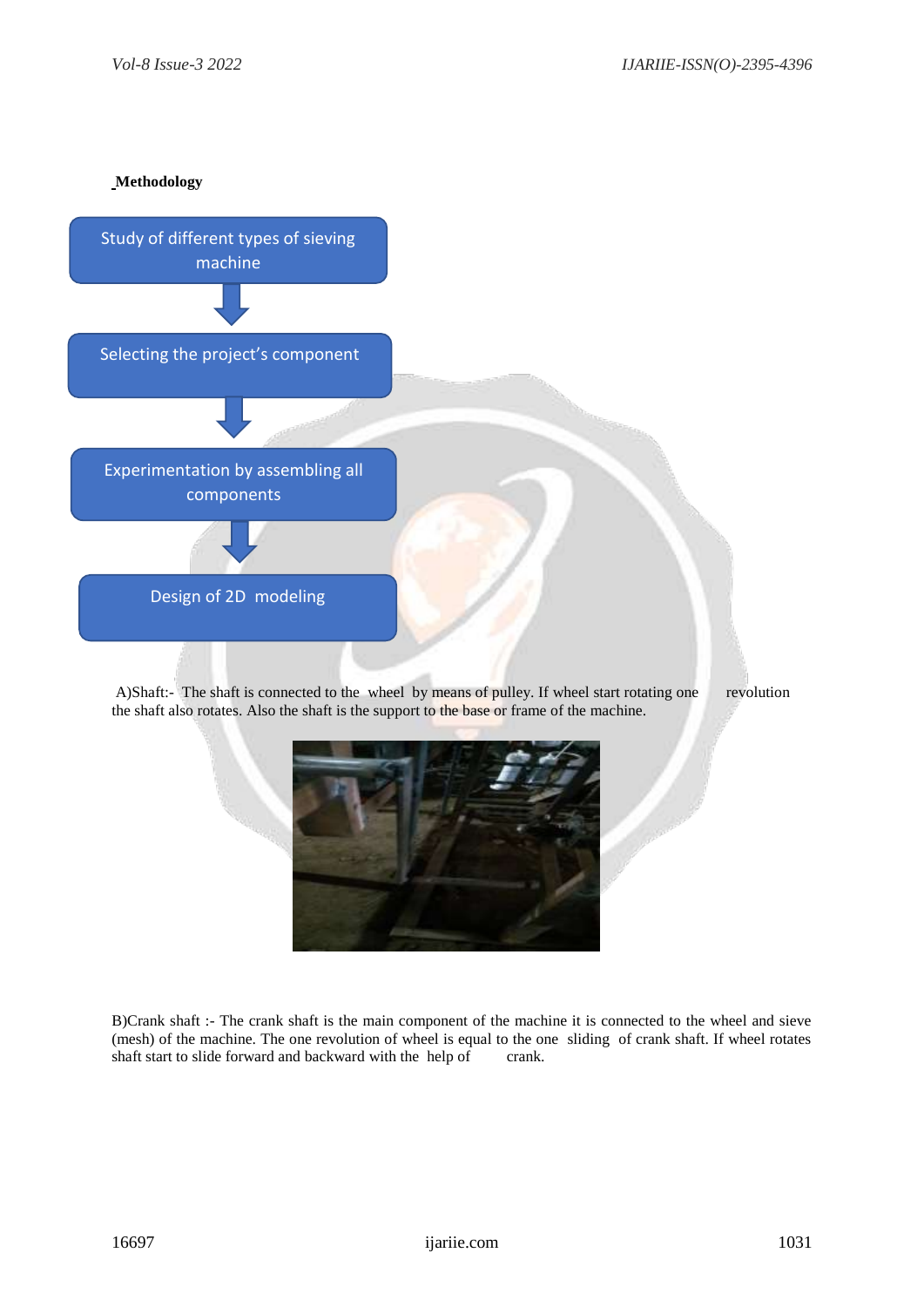

Fig. crank shaft connected with the wheel

 C) Wheel and pulley:- The handle is connected to the wheel so that if we apply force on handle it takes rotation and transfer motion to the shaft. The shaft is connected to the pulley and pulley transfer the motion by means of belt drive to the another pulley and it gives motion to the another sieve.

D)Belt drive:- The belt is used to transmit power from one pulley to another pulley by means of external applied force. The belt is made up of either rubber or leather.

E) The base :- The base is the supporting member of the machine it help us sudden impacts from sieve which is connected with the crank shaft at the time of separation of grains. It can also handle the vibration which comes from the machine when it is in working process.



## **Design Calculation**

Diameter of pedal crank = 180 mm = 0.18 m Cycling speed with experiment in rpm,  $N = 75$  rpm Weight of person,  $m = 5$  kg

The number of teeth on larger sprocket and smaller sprocket are 44 and 15.The velocity ratio of chain drive is calculated by the following equation.,

$$
VR = \frac{N_1}{N_2} + \frac{T_1}{T_2}
$$

Where  $N1 =$  Diameter of greater sprocket,  $N2 =$  Diameter of smaller sprocket,

 $T1 = No$  of teeth on Bigger sprocket,

T2= No of teeth on smaller sprocket , Velocity Ratio by using data below,

Number of teeth on larger sprocket T1=44

Number of teeth on smaller sprocket T2=15

$$
VR = \frac{15}{44} = 0.34
$$

Velocity of pedal crank ,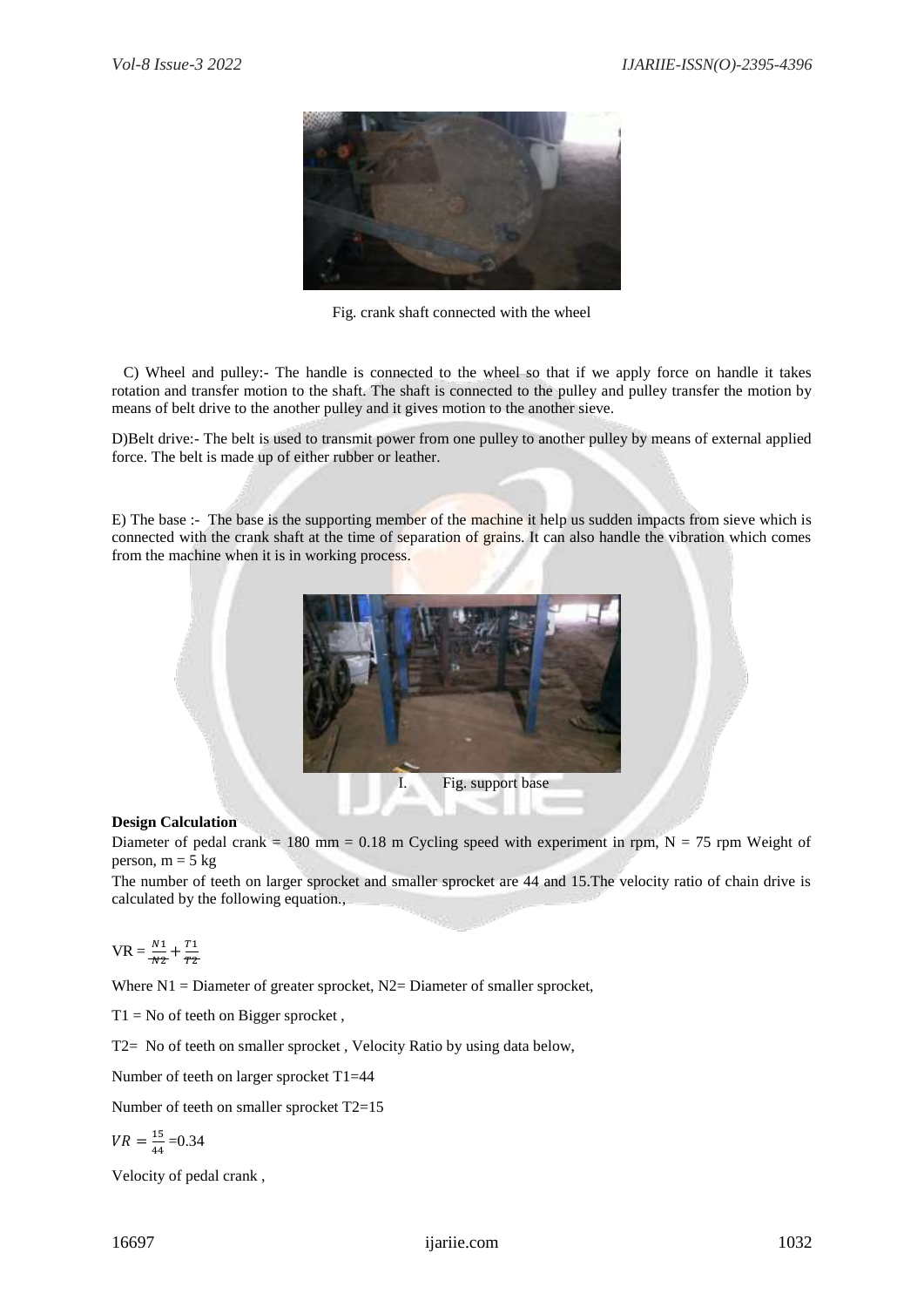Velocity of pedal crank is calculated by following equation,

$$
V = \frac{\pi DN}{60}
$$

Where D is diameter of pedal crank, m is mass, N speed of rotation

BY using the details below

Diameter of pedal crank =0.18 m

Speed of rotation  $= 75$  rpm

$$
V = \frac{\pi DN}{60} = \frac{3.14 \times 0.18 \times 75}{60} = 0.70 M/S
$$

Power transmitted of simple chain

Power rating is calculated by the following

Equation

 $P1 = F \cdot V$ 

## $F = M . G$

P1, power rating in watts, f is the force, by human N,.  $g =$  acceleration of gravity, n-m,

By using details below '

Weight of grains is 5kg

Acceleration due to gravity , =9.81 n/m2

Velocity ratio  $= 0.34$  m/s

$$
F = m.g = 5*9.81 = 49.09
$$
 N

 $P1 = f.v = 49.09 * 0.70 = 33.34$  KW

From the power rating value ,chain number and speed of smaller sprocket ,N2. Can be chosen so chain no. 08 B and 100 rpm for smaller sprocket are chosen .

According Indian standard ( IS : 2403 - 1991 )

Pitch,  $p = 12.7$  mm

Torsional force :

Maximum tensile tress of mild steel

Steel =  $(F)$  = 525/1.73 = 300 mpa

Diameter of shaft ( $D$ ) = 1cm = 0.01 m

$$
T = \frac{\pi}{16} * 300 * (0.01)3
$$

$$
T = (589.04 * 10) - 3
$$

Length of chain drive,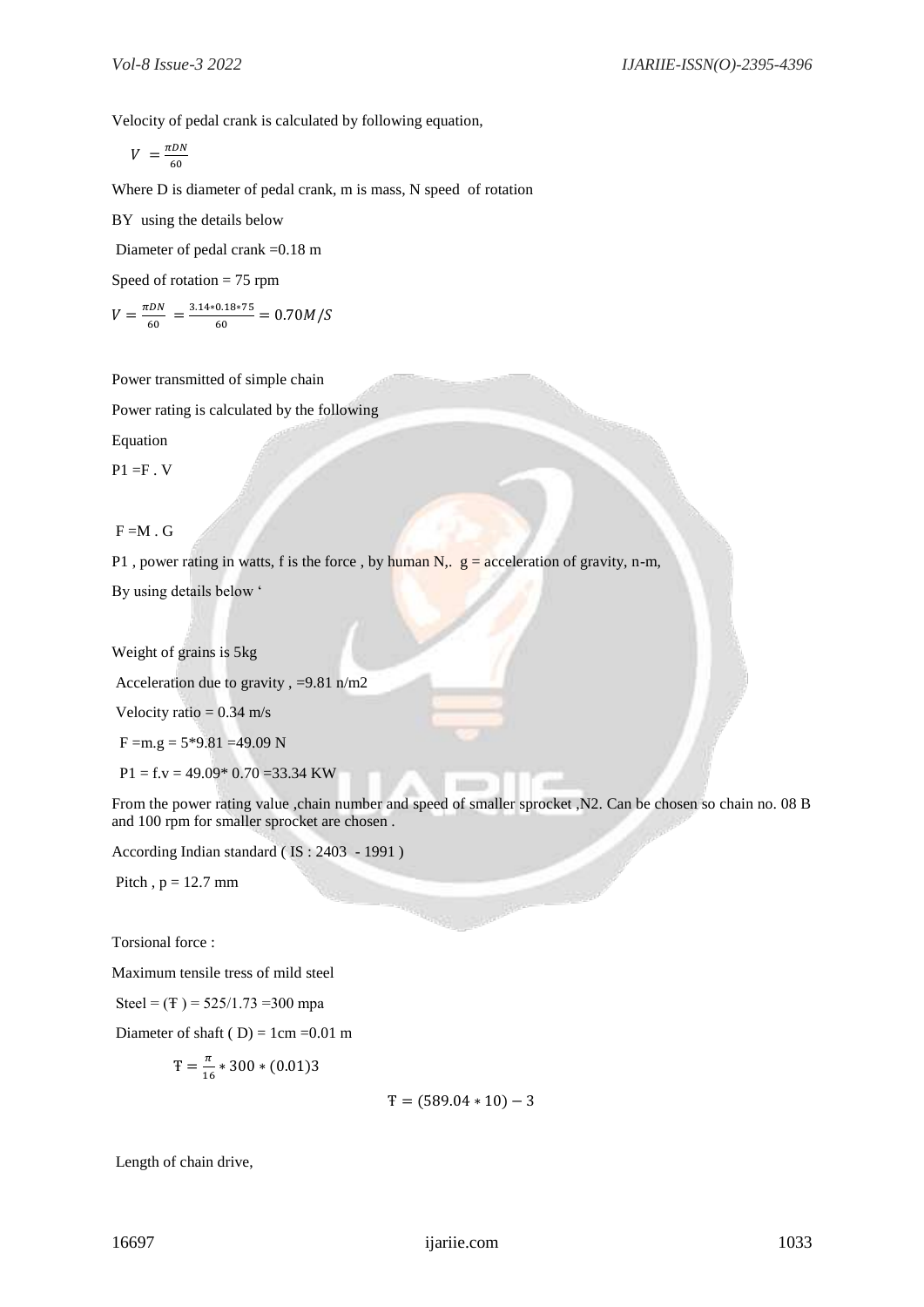## Diameter of greater sprocket = 18cm

Diameter of smaller sprocket = 6.5cm Length of chain =  $\frac{\pi}{2}$  $\frac{\pi}{2}$  (d1 + d2) + 2x +  $(d1-d2)2$  $4x$  $=\frac{\pi}{2}$  $\frac{\pi}{2}(18+6.5)+2x+\frac{(18-6.5)2}{4x}$  $=73.54$  cm

Cleaning efficiency

 $\eta$ weight of pure grains weight of unwanted + weight of pure grain \*100

$$
\eta = \frac{G\theta}{G\theta + Pg} * 100
$$

 $\Gamma = \frac{4.80}{0.20 \times 4}$  $\frac{4.80}{0.20+4.80}*100$ 

 $\eta = 96 \%$ 

Man power efficiency

For the manpower cost to

The work, One hour labour cost of worker  $= 50$ rs

Working 8 hour a day for 1 month it will take amount ,

 $= 50$ rs\*8\*30

Man power efficiency =12000rs



FIG. SIEVING MACHINE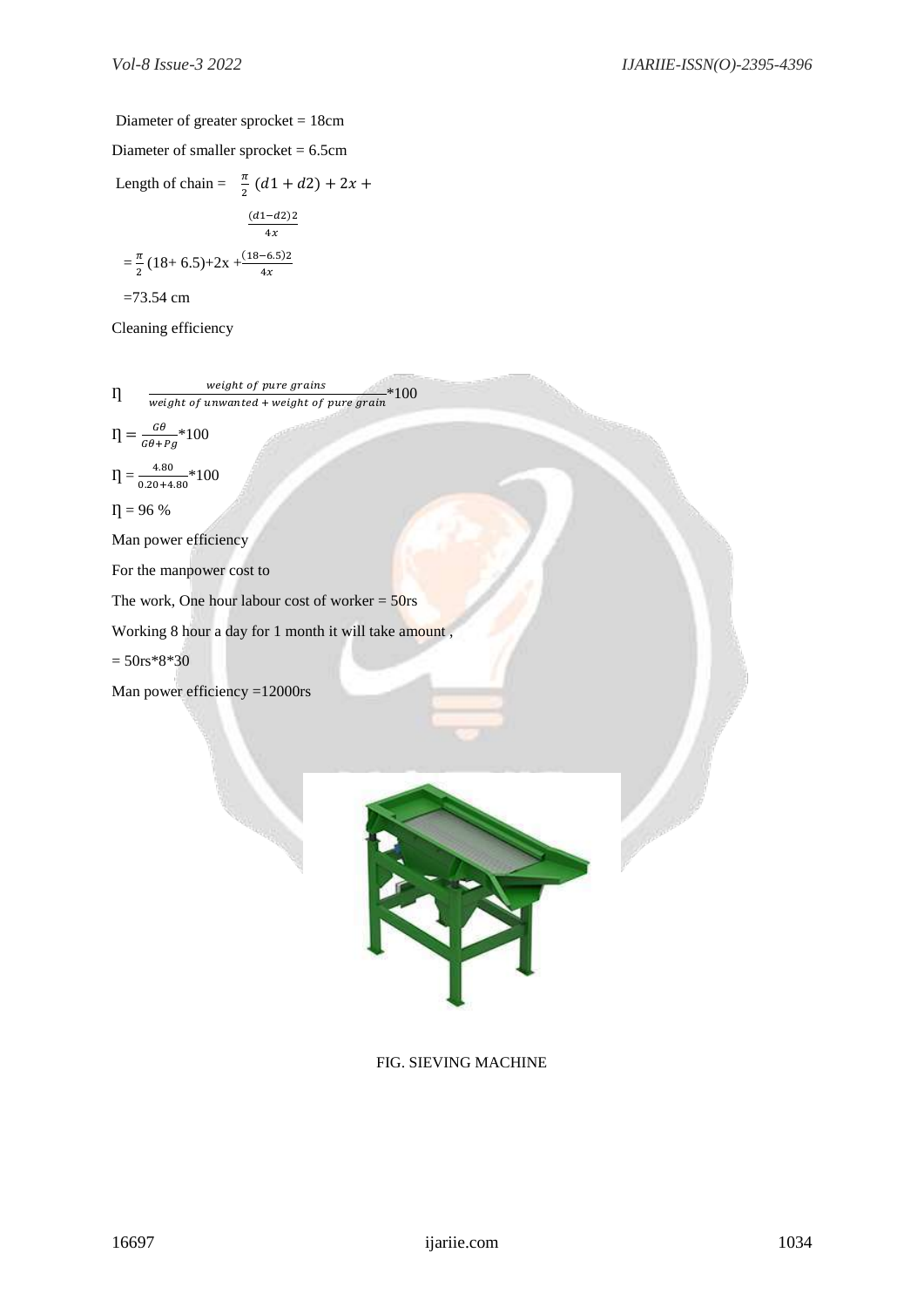## **WORKING PRINCIPLE**

The working of the vibrating table mainly depends on converting reciprocating motion provide by manually wheel crank provide with connecting rod by attached to the wheel and crank as it rotates the shaft connected to the movable framing portion does back and forth motion as such the mesh emotionally involved to it when moves or slides separate the grains of required size based on the size of mesh. This process can be used for as many numbers of different types of grains . The choice of a particular method depends primarily on the dispersion status, i.e. on the degree of fineness of the sample. The size of the grain size allocation is defined through the quantity of mass. The analyses done on the sieve are to differentiate the grains size and the size fraction which are used to establish the grain size fractions. Broad particle size spectrums are analysed quickly and reliably. Optimal sieving time and amplitude or the speed the setting for the sieving time and optimal amplitude or speed depends upon the person who is operating it Machines are available with grades of by changing the mesh size of this multi-purpose sieving machine, the machine can separate a product of selective particle size only.

## **DESIGN CONCEPT**

The design of domestic sieve machines must have based on many aspects actually. The design consideration must be done carefully so that the design can be fabricated easily and the system functioning. Then the material used in each design influences the selection, because absolutely we need a lightweight material suitable with product size. The design is separated into three phases, firstly choose as many proposed designs can be produced then choose 4 designs and try to improve its functionality and at last one is finalized and designed with detail including dimension by using Solid Work software. CAD drawings are beside that the cost to design and fabricate must reasonably mustn't exceed the budget given to try to reduce waste. The criteria that must be considered in designing the sieve machine are: Durability: Domestic sieve machine must be durable, Material: The material that will be used must be suitable to fabricate the Sieve machine and easy to get, Cost: It depends on material and manufacturing processes. It should reduce the cost to the minimum.

## **APPLICATIONS**

- 1) Substance industry: resin, pigment, industrial medicine, cosmetic, coatings Foodstuff industry: sugar powder, starch, salt, rice.
- 2) Environment: assistant detergent, active carbon.
- 3) Coatings: Powder coatings, pigment paints, etc.
- 4) Metals: Metal powders, zinc powder, copper powder, coal powder, alloys, etc. Agricultural:-sorting of fruits grain.

## **ADVANTAGES**

- 1) Simple in construction.
- 2) Nowadays, separation of different sizes of solid material is a need of hours; this project can be used for the separation of different sizes of solid only by changing mesh of required size.
- 3) Compact in size and required less space.
- 4) Less in weight.
- 5) Here different types of materials can be separated which depends on the mesh size used.
- 6) Low in cost and does not required electricity.

## **DISADVANTAGES**

- 1) Time consuming as compared to the electric operated machine.
- 2) Required more man power two or more.